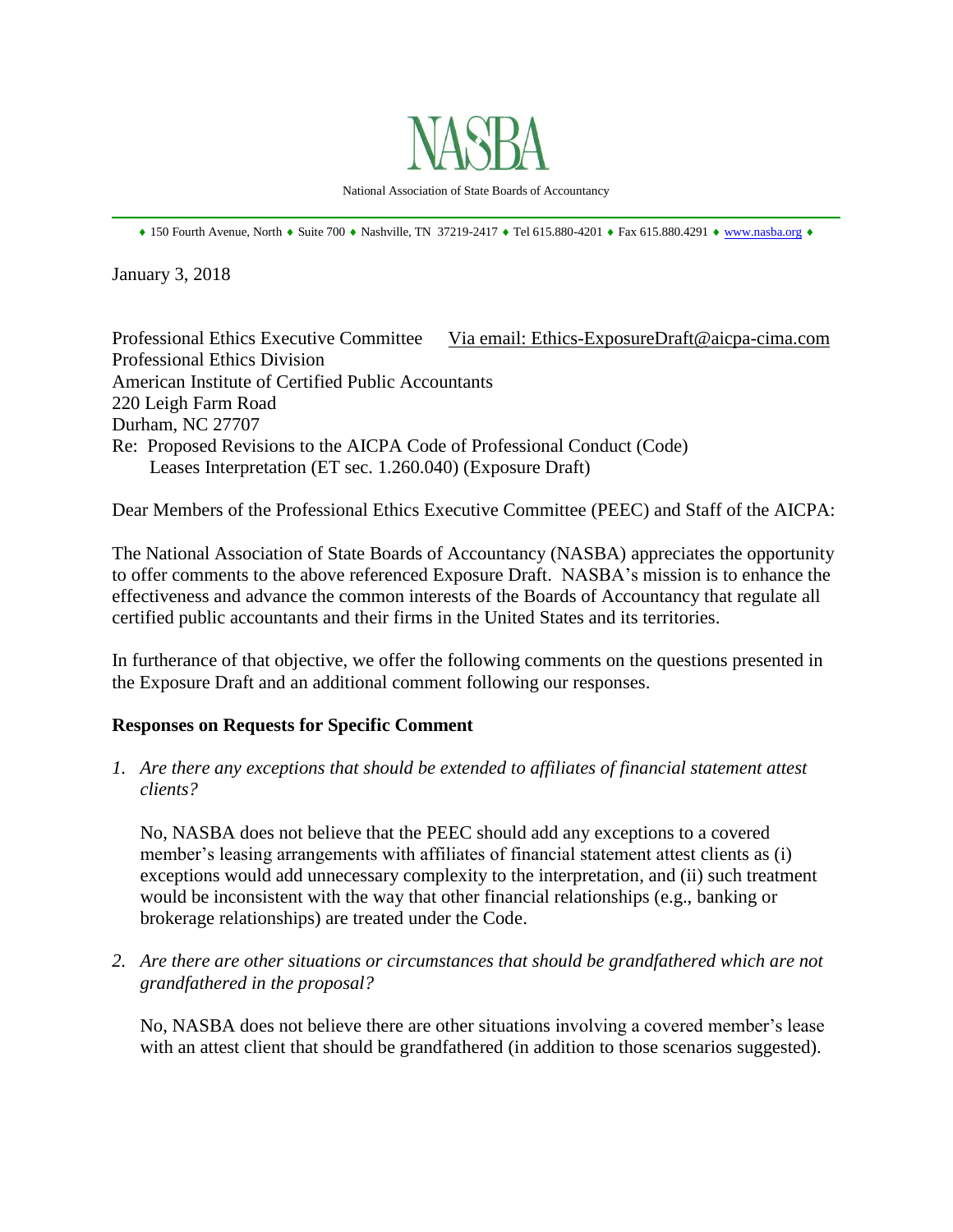*3. Do you agree with the application of the materiality safeguard in paragraph .02? Specifically, do you agree that there are no safeguards available when a covered member specified in paragraph .02 has a lease with the attest client that is material to that covered member?* 

Yes, NASBA agrees that the materiality safeguard is essential within the context described in paragraph .02 of the proposed interpretation, that is, entering into a lease that is material to certain covered members creates an insurmountable threat to the firm's independence.

*4. Do you agree that there are no safeguards that would reduce the threat to an acceptable level when the lease with a covered member is material to the attest client?* 

Yes, NASBA agrees that a lease agreement between a covered member (as described in paragraph .02 of a proposed interpretation) and an attest client that is material to the attest client impairs independence.

*5. Do you agree that the requirements of the proposal should extend to immediate family, as proposed?* 

Yes, NASBA agrees that the requirements of the proposed interpretation should also apply to the covered member's immediate family, which is generally consistent with the application of other independence interpretations in the Code to those persons.

*6. What do you foresee as major obstacles to implementation or hardships? Do you expect significant changes in quality controls, procedures, tools, or technology to monitor leases?* 

NASBA believes that two possible challenges to implementation may fall more heavily on practitioners in smaller firms: (i) lack of awareness of the revised independence requirements, which would prevent firms from preparing for the changes, and (ii) interrelationships between the smaller firms and their clients are likely to be more prevalent than in larger firm environments, thus the smaller firms (especially in more rural areas) may find it challenging to avoid or safeguard against situations that create significant threats to their independence. Thus, we believe these practitioners will need significant lead time to develop appropriate safeguards and effectively implement the proposed revisions.

*7. Do you agree that it is appropriate to grandfather primary residence leases in a similar manner to home mortgages, as proposed?* 

Yes, NASBA believes it is appropriate to grandfather primary residence leases in a similar manner to home mortgages, as proposed, since under the new lease accounting standard, leases generally will be treated as secured loans.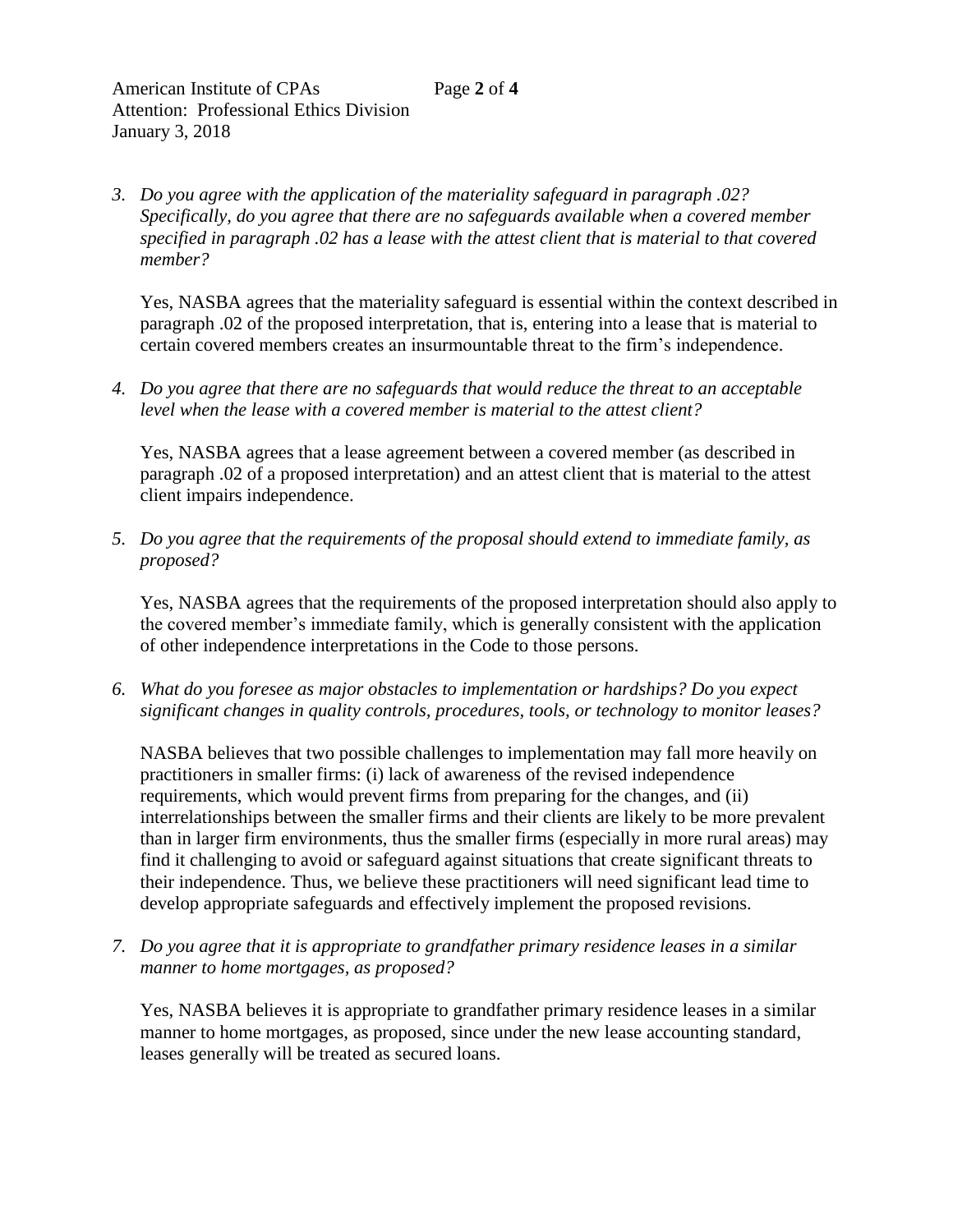*8. Are there any other factors affecting the significance of the threats to independence that you believe should be added to paragraph .03? Do you believe any of the factors in paragraph .03 should be removed?* 

NASBA believes that the factors in paragraph .03 are sufficient as proposed, however, paragraph .03(d), *the extent to which the lease will be subject to attest procedures or financial statement disclosures,* seems to imply a possible self-review threat, which is not otherwise mentioned in the proposed interpretation. Also, from a practical standpoint, it is questionable whether the practitioner will be able to effectively assess this factor during preengagement.

*9*. *Do you agree that an effective date consistent with the FASB Update effective date for private companies is appropriate (December 15, 2019)? If not, what is a more appropriate effective date?* 

NASBA believes it is appropriate to sync the effective date of the proposed independence standard, which requires a new approach to addressing leasing relationships, to that of the FASB Update for leases.

## **Additional Comments on the Proposal**

In addition to the above responses, NASBA offers a few other comments for the PEEC's consideration:

In comparing the proposed revisions to the existing loan interpretation (1.260.020), we noted that the loan interpretation includes a fundamental safeguard that is absent from this proposal, i.e., the Code only permits loans to a covered member from an attest client if the attest client makes loans as part of its normal business operations. We understand the PEEC considered this fact and concluded that because real estate investment trusts, which are not lending institutions, frequently issue real estate leases, the addition would not be appropriate. However, we also note that the current definition of "lending institution" does incorporate automobile lessors. Thus, for consistency purposes and to significantly strengthen the proposed leases interpretation, we suggest that PEEC consider whether a similar notion pertaining to lessors more broadly should be incorporated into this standard as a fundamental safeguard.

*Lending institution. An entity that, as part of its normal business operations, makes loans. This definition is not meant to include an organization that might schedule payment for services for a client over a period of time. Examples of such entities are banks, credit unions, certain retailers, and insurance and finance companies. For example, for automobile leases addressed by the "Loans and Leases with Lending Institutions" interpretation [1.260.020] of the "Independence Rule" [1.200.001], an entity is considered a lending institution if it leases automobiles as part of its normal business operations. [Prior reference: paragraph .09 of ET section 92]*